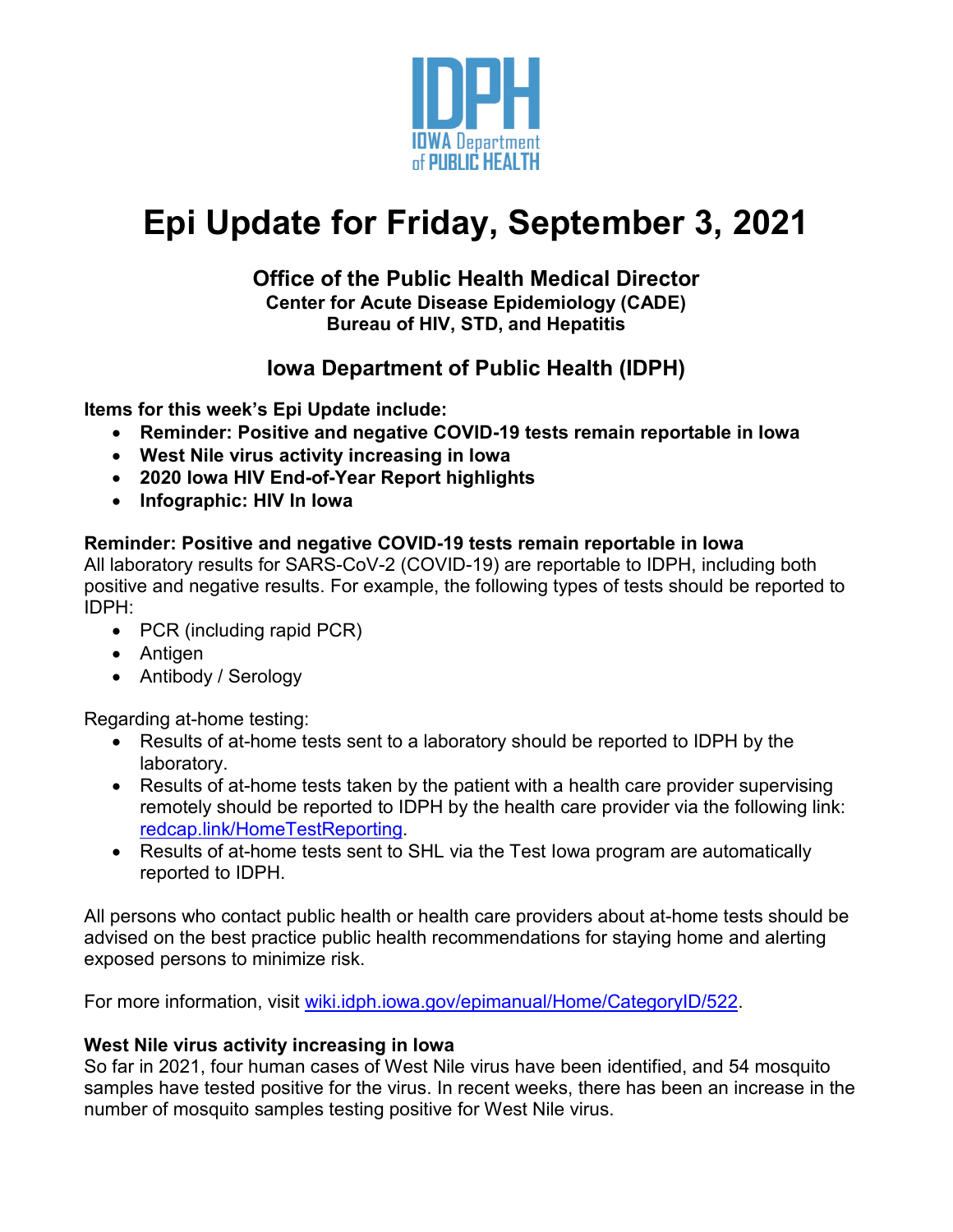This serves as a reminder of the importance of taking steps to reduce the risk of exposure to mosquitoes until the state's first hard frost:

- Use insect repellent with DEET, Picaridin, oil of lemon eucalyptus, or IR3535.
	- $\circ$  Always read the repellent label and consult with a health care provider if you have questions when using these types of products for children.
	- $\circ$  For example, oil of lemon eucalyptus should not be used on children under 3 years of age and DEET should not be used on children less than 2 months of age.
- Avoid outdoor activities between dusk and dawn, when mosquitoes are most active.
- Wear long-sleeved shirts, pants, shoes, and socks outdoors whenever possible.
- Eliminate standing water around the home because that's where mosquitoes lay eggs.
	- o Empty water from buckets, cans, pool covers, and pet water dishes.
	- $\circ$  Change water in bird baths every three to four days.

For more information, visit *[idph.iowa.gov/cade/disease-information/west-nile-virus.](http://idph.iowa.gov/cade/disease-information/west-nile-virus)* 

#### **2020 Iowa HIV End-of-Year Report highlights**

Iowa recorded 98 new HIV diagnoses by the end of 2020, similar to the number of new diagnoses in 2019. After peaking at 136 new diagnoses in 2016, Iowa has continued to see a decline in annual HIV diagnoses. 80% of the new infections were among males. As of December 31, 2020, there were 3,012 people with a current address in Iowa who knew their HIV diagnosis status and were living with HIV, a prevalence of 95 per 100,000 population. Of these, 2,910 were diagnosed with HIV on or before December 31, 2019, and lived in Iowa through 2020. 83% were retained in care and 79% were virally suppressed at the end of 2020.

The proportion of new diagnoses at stage 3 of HIV disease (AIDS) at the time of diagnosis or within 3 months of their initial HIV diagnosis ("late testers") increased slightly from 20% in 2019 to 24% in 2020. Strategies to increase awareness about HIV and increase access to early testing for people at-risk for HIV infection continue to be employed. Partnerships with IDPH's Independent Testing Sites and Federally Qualified Health Centers continue to increase testing options for people at-risk for HIV, hepatitis C, and other sexually transmitted infections.

Despite lower HIV diagnoses overall, diagnoses among males who have sex with other males (MSM) and among people who inject drugs (PWID) increased by 13% and 63%, respectively. Additionally, diagnoses among U.S.-born females and males increased by 7% and 20%, respectively, from 2019-2020. While Iowans aged 25-44 years continued to account for the largest proportion of people diagnosed with HIV at 53% of new diagnoses in 2020, youth aged 15-24 years experienced a sustained increase in diagnoses for two years in a row. New HIV diagnoses within this age group increased by 18% from 2018-2019 and by 16% from 2019- 2020. 27% of all new diagnoses in 2020 were among youth and young adults.

Diagnoses among non-Hispanic Black/African-Americans decreased for the fourth year in a row after peaking at 44 new diagnoses in 2016. In 2020, there were 23 new diagnoses among non-Hispanic Black/African-American Iowans, with 65% of the new diagnoses being among U.S-born non-Hispanic Black/African Americans, translating to a 15% increase from 2019- 2020. Non-Hispanic Whites represented 58% of people diagnosed with HIV in 2020.

To view the full 2020 HIV Surveillance Report, visit [https://idph.iowa.gov/hivstdhep/hiv/data.](https://idph.iowa.gov/hivstdhep/hiv/data)